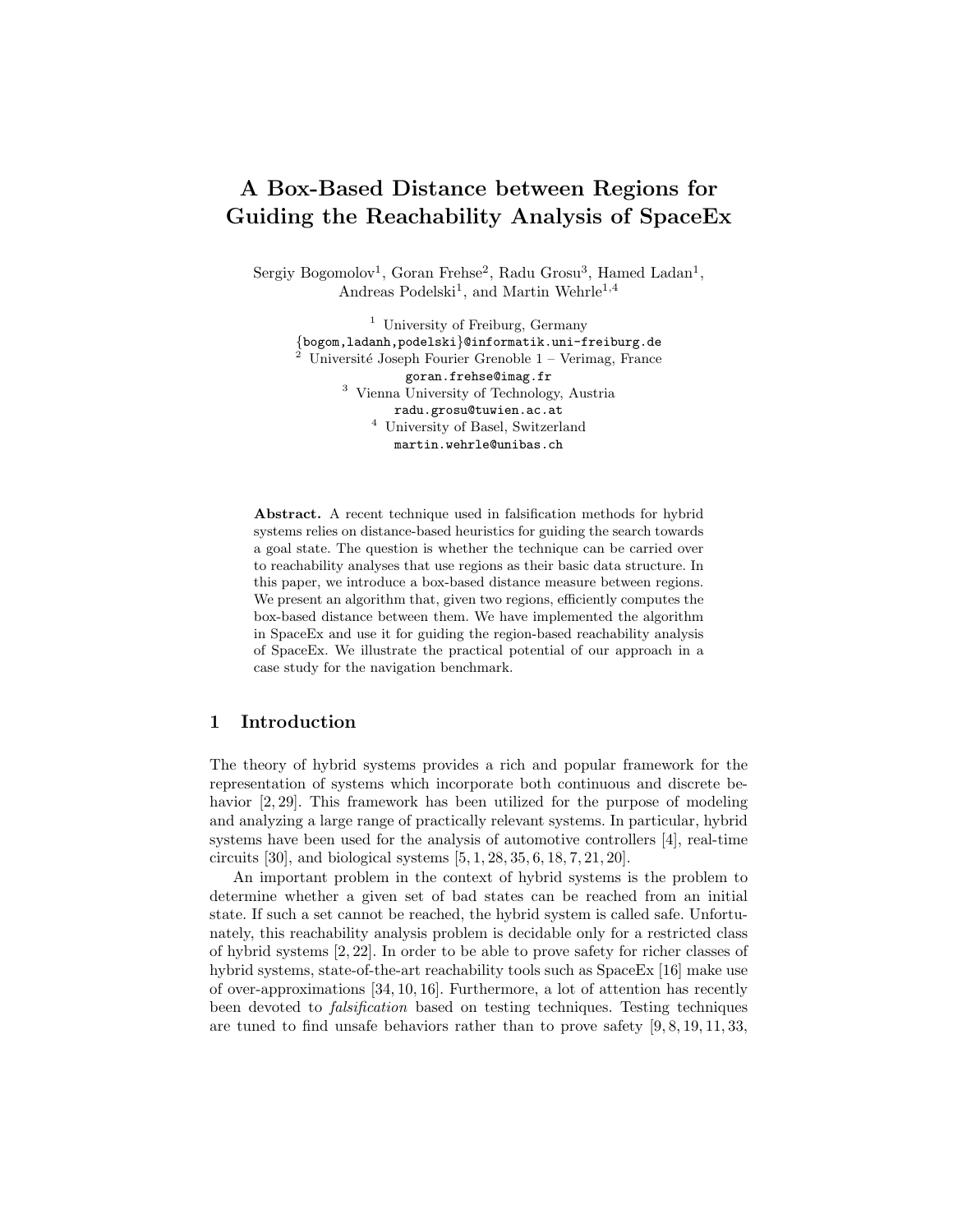31]. In general, falsification techniques are of great interest in industrial applications especially in the early phases of system development. The majority of these techniques are inspired from motion planning, and construct in a numeric execution-based way a rapidly exploring random tree (RRT). If the tree ends up in an unsafe state, then one has found an unsafe behavior.

In this work, we propose a best-first symbolic-reachability analysis algorithm (GBFS) which combines safety analysis and falsification. This algorithm has been added as an alternative to the current DFS algorithm of SpaceEx. GBFS produces the same result, in similar amount of time as DFS, if the bad states of the system cannot be reached from its initial states, despite SpaceEx inherent overapproximations. However, GBFS is much faster than DFS on our benchmarks in producing a symbolic counterexample if the system is potentially unsafe. The heuristic used to guide the search is based on an appropriate cost measure for hybrid systems based on dwell times.

For a given state s, the cost measure estimates the search effort to reach an error state from s. The search preferably explores states with smaller estimated costs, and thus avoids exploring unnecessary states. Obviously, to obtain an overall efficient model checking approach, cost measures are both supposed to guide the search accurately and to be efficiently computable. Guided search has recently been successfully applied in the context of discrete and timed systems  $[13, 32, 25, 24, 27, 12, 36, 26]$ . In those contexts, the costs of a state s have been defined as the smallest number of transitions in the state space to reach a nearest error state from s. Overall, guided search has shown to be able to significantly improve the efficiency of model checking for these classes of systems.

While measuring the costs of states in terms of transitions in the state space is an appropriate method for discrete and timed systems, the situation becomes slightly more complex for the more general class of hybrid systems. In the context of hybrid systems, the overall model checking time specifically depends on the operations to compute the continuous post of states because this operation is most expensive during the exploration of the state space. Moreover, in contrast to discrete and timed systems, the costs of the post operation depend on the dwell time, i.e., the amount of time spent in the corresponding location. This dependence occurs, at least in practice, because common tools like SpaceEx compute the post operation based on iteratively computing the continuous image of the region in intermediate points. Therefore, in the context of hybrid systems, it is desirable to explore traces with low accumulated dwell time.

We theoretically show that, for a certain class of hybrid systems, our cost measure provides desired search behavior. Moreover, although hard to compute exactly, the representation of our cost measure lends itself to an accurate (boxbased) cost measure as an approximation. This approximation turns out to be efficiently computable and, although surprisingly simple, to accurately guide the search in the state space. Our experiments with SpaceEx show the practical potential on challenging benchmarks.

The paper is organized as follows. In Sec. 2, we introduce the preliminaries for the paper. Sec. 3 introduces the main contribution of this work based on a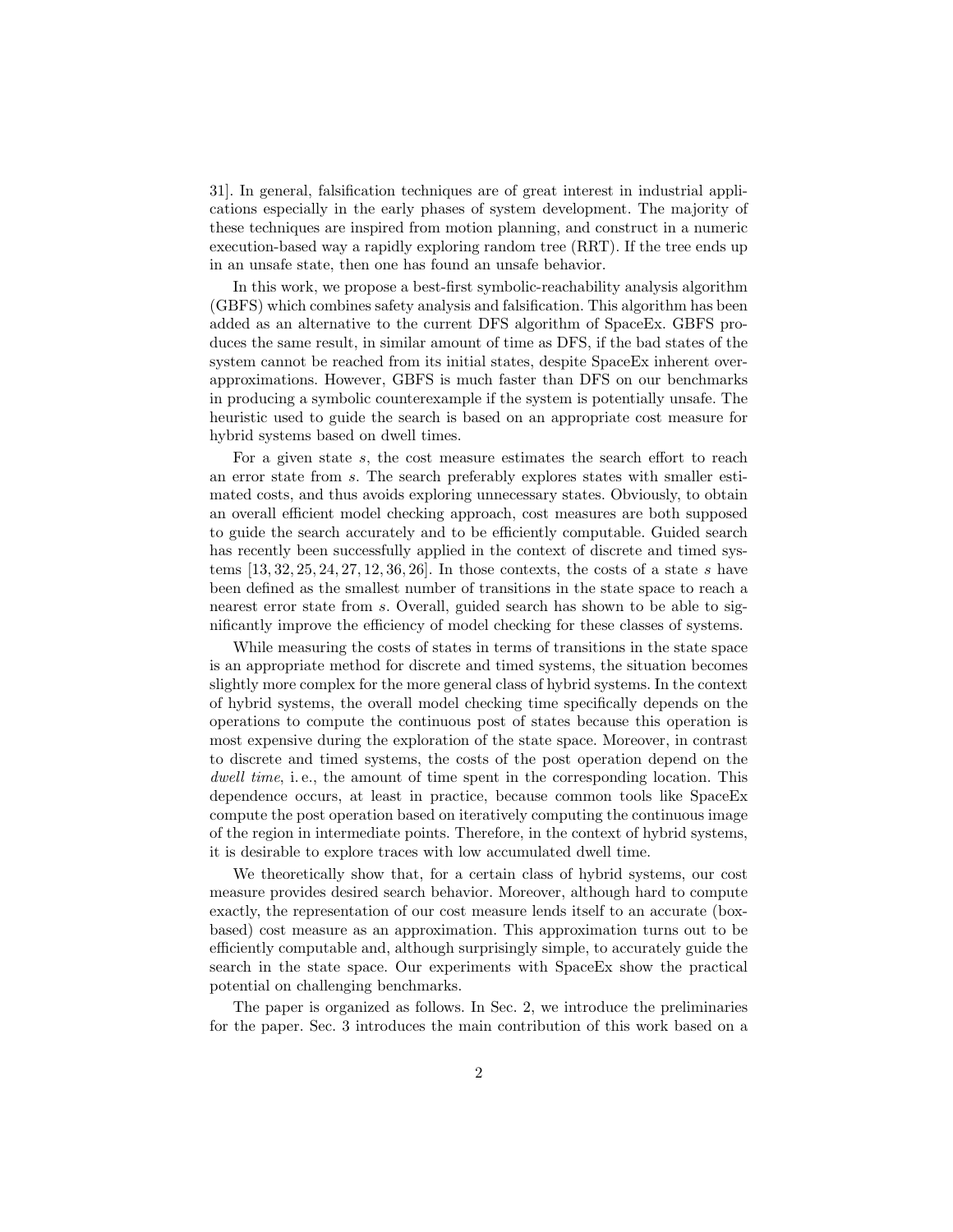trajectory-based cost measure. This cost measure is experimentally evaluated in Sec. 4. Finally, we conclude the paper in Sec. 5.

# 2 Preliminaries

In this section, we give the preliminaries for this paper. In Sec. 2.1, we introduce our computational model. In Sec. 2.2, we present a basic reachability algorithm for the state space exploration. Based on the reachability algorithm, guided search and cost measures are introduced in Sec. 2.3.

#### 2.1 Notation

In this paper, we consider models that can be represented by hybrid systems.

**Definition 1 (Hybrid System).** A hybrid system is formally a tuple  $H =$  $(Loc, Var,Init, Flow, Trans, Inv)$  defining

- the finite set of locations Loc,
- the set of continuous variables  $Var = \{x_1, \ldots, x_n\}$  from  $\mathbb{R}^n$ ,
- the initial condition, given by the constraint  $Init(\ell)$  for each location  $\ell$ ,
- the continuous transition relation, given by the expression  $Flow(\ell)(v)$  for each continuous variable v and each location  $\ell$ . We assume  $Flow(\ell)$  to be of the form

$$
\dot{x}(t) = Ax(t) + u(t), u(t) \in \mathcal{U},
$$

where  $x(t) \in \mathbb{R}^n$ , A is a real-valued  $n \times n$  matrix and  $\mathcal{U} \subseteq \mathbb{R}^n$  is a closed and bounded convex set.

- $-$  the discrete transition relation, given by a set Trans of discrete transitions; a discrete transition is formally a tuple  $(\ell, g, \xi, \ell')$  defining
	- the source location  $\ell$  and the target location  $\ell'$ ,
	- $\bullet$  the guard, given by a linear constraint  $g$ ,
	- the update, given by a affine mapping  $\xi$ ,
- the invariant, given by the linear constraint  $Inv(\ell)$  for each location  $\ell$ .

A state of the hybrid system H is a tuple  $(\ell, \mathbf{x})$  consisting of a location  $\ell \in Loc$ and a point  $\mathbf{x} \in \mathbb{R}^n$ , i.e.,  $\mathbf{x}$  is an evaluation of the continuous variables in Var.

The semantics of a hybrid system is defined in terms of its trajectories. Let  $\mathcal{T} = [0, \Delta]$  for  $\Delta > 0$ . A trajectory of a hybrid system H from state  $s = (\ell, \mathbf{x})$ to state  $s' = (\ell', \mathbf{x}')$  is defined by a tuple  $\rho = (L, \mathbf{X})$ , where  $L : \mathcal{T} \to \text{Loc}$  and  $\mathbf{X}: \mathcal{T} \to \mathbb{R}^n$  are functions that define for each time point in  $\mathcal{T}$  the location and values of the continuous variables, respectively. For a given trajectory  $\rho$ , we define a sequence of time points where location switches happen by  $(\tau_i)_{i=0...k}$  $\mathcal{T}^{k+1}$ . In such case we say that the trajectory  $\rho$  has discrete length  $|\tau| = k$ . Trajectories  $\rho = (L, \mathbf{X})$  (and the corresponding sequence  $(\tau_i)_{i=0...k}$ ) have to satisfy the following conditions:

•  $\tau_0 = 0$ ,  $\tau_i < \tau_{i+1}$ , and  $\tau_k = \Delta$  – the sequence of switching points increases, starts with 0 and ends with  $\Delta$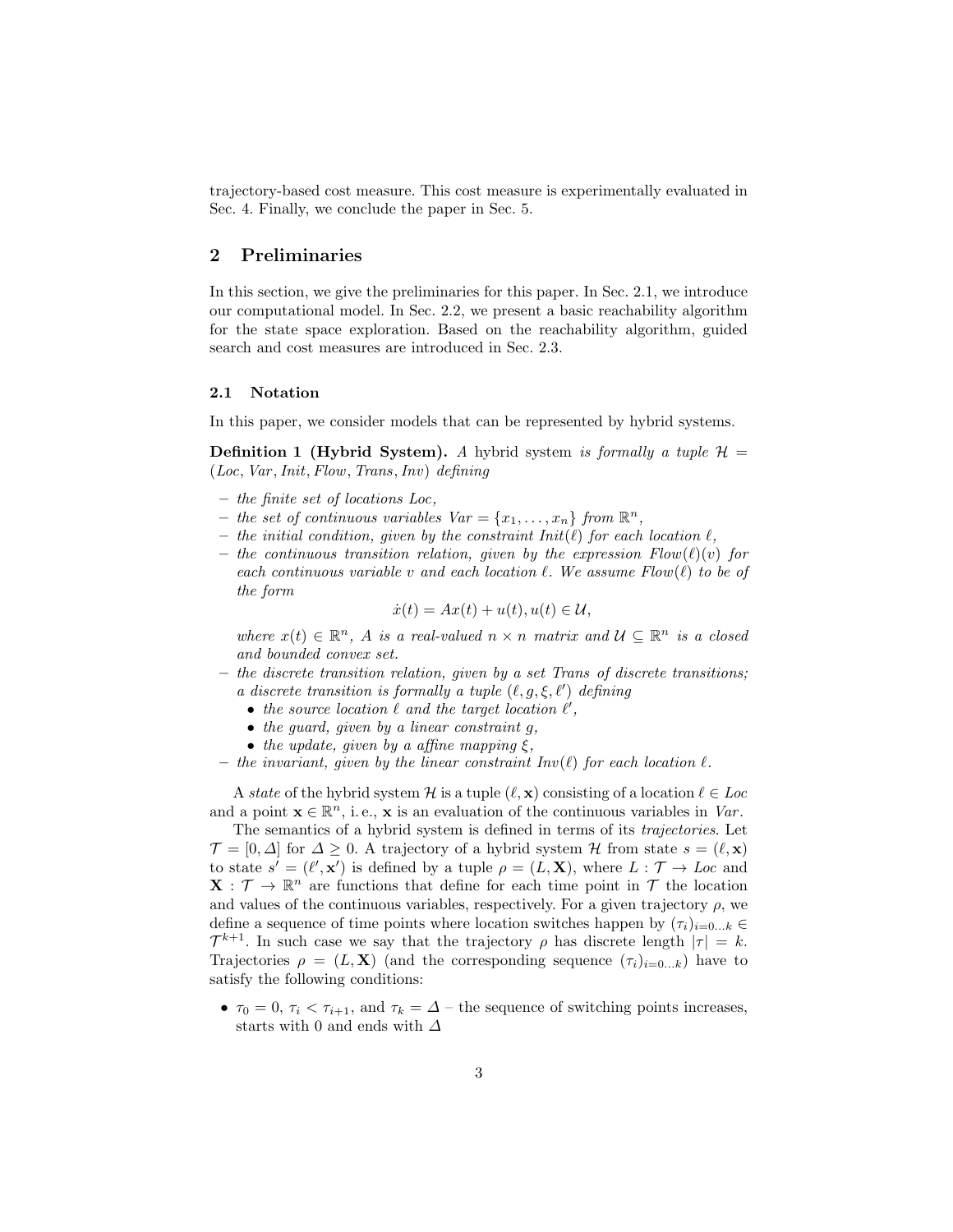- $L(0) = \ell$ ,  $\mathbf{X}(0) = \mathbf{x}, L(\Delta) = \ell', \mathbf{X}(\Delta) = \mathbf{x}'$  the trajectory starts in  $s = (\ell, \mathbf{x})$  and ends in  $s' = (\ell', \mathbf{x}')$
- $\forall i \ \forall t \in [\tau_i, \tau_{i+1}) : L(t) = L(\tau_i)$  the location is not changed during the continuous evolution
- $\forall i \ \forall t \in [\tau_i, \tau_{i+1}) : \mathbf{X}(t) \in Flow(L(\tau_i)),$  i.e.  $\dot{\mathbf{X}}(t) = A\mathbf{X}(t) + u(t)$  holds and thus the continuous evolution is consistent with the differential equations of the corresponding location
- $\forall i \ \forall t \in [\tau_i, \tau_{i+1}) : \mathbf{X}(t) \in Inv(L(\tau_i))$  the continuous evolution is consistent with the corresponding invariants
- $\forall i \ \exists (L(\tau_i), g, \xi, L(\tau_{i+1})) \in \text{Trans}: \mathbf{X}_{end}(i) = \lim_{\tau \to \tau_{i+1}^-} \mathbf{X}(\tau) \wedge \mathbf{X}_{end}(i) \in g \wedge$  $\mathbf{X}(\tau_{i+1}) = \xi(\mathbf{X}_{end}(i))$  – every continuous transition is followed by a discrete one,  $\mathbf{X}_{end}(i)$  defines the values of continuous variables right before the discrete transition at the time moment  $\tau_{i+1}$  whereas  $\mathbf{X}_{start}(i) = \mathbf{X}(\tau_i)$  denotes the values of continuous variables right after the switch at the time moment  $\tau_i$ .

We say that  $s'$  is reachable from s if a trajectory from s to  $s'$  exists. The reachable state space  $\mathcal{R}(\mathcal{H})$  of H is defined as the set of states such that a state s is contained in  $\mathcal{R}(\mathcal{H})$  iff s is reachable from  $S_{init}$ . In this paper, we also refer to *symbolic states*. A symbolic state  $s = (\ell, R)$  is defined as a tuple, where  $\ell \in Loc$ , and R is a convex and bounded set consisting of points  $\mathbf{x} \in \mathbb{R}^n$ . The symbolic part of a symbolic state is also called *region*. The symbolic state space of H is called the region space. The initial set of states  $S_{init}$  of H is defined as  $\bigcup_{\ell}(\ell,Init(\ell)).$ 

In this paper, we assume there is a given set of *error states* that violate a given property. Our goal is to find a trajectory from  $S_{init}$  to an error state. A trajectory that starts in a state s and leads to an error state is called an error *trajectory*  $\rho_e(s)$ . As already outlined in the introduction, the time to compute an error trajectory  $\rho_e(s)$  can significantly depend on the accumulated dwell times of the locations in  $\rho_e(s)$ . Therefore, we define the costs of a state s as

$$
cost(s) := \min_{\rho_e(s)} \sum_{i=0}^{|\tau| - 1} \delta_i,
$$

i. e., as the minimal sum of dwell times ranged over the error traces that start in s, where  $\delta_i = \tau_{i+1} - \tau_i$ . Error trajectories can be found by searching in the state space. We will give a short introduction to this search-based approach in the next section.

#### 2.2 Finding Error States Through Search

We introduce a standard basic reachability algorithm along the lines of the reachability algorithm used by SpaceEx. It works on the region space of a given hybrid system. The algorithm checks if a symbolic error state in a given set  $S_{error}$  is reachable from a given set of symbolic initial states  $S_{init}$ . We define a symbolic state s in the region space of  $H$  to be an error state if there is a symbolic state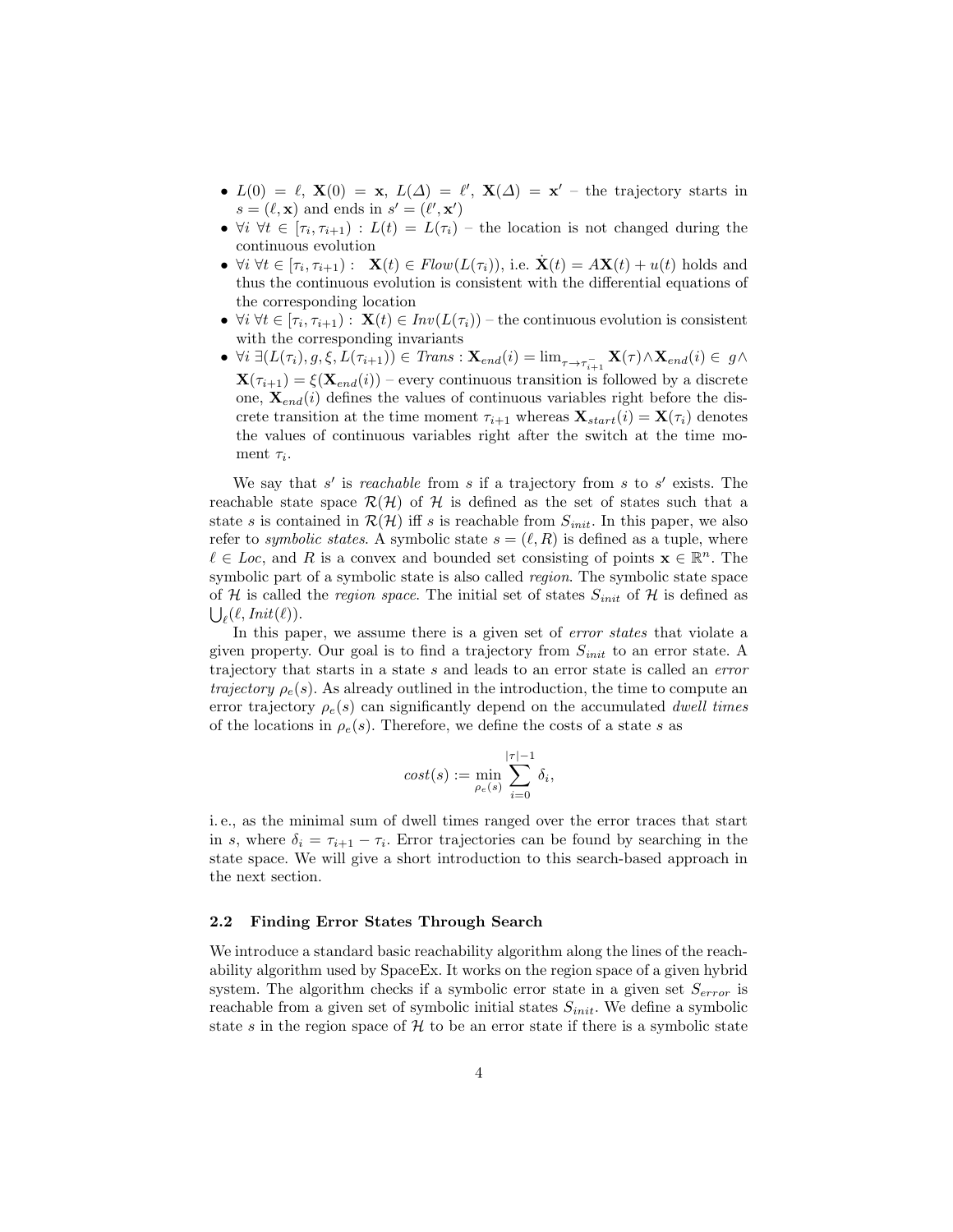$s_e \in S_{error}$  such that s and  $s_e$  agree on their discrete part, and the intersection of the regions of s and  $s_e$  is not empty.

#### Algorithm 1 Basic reachability algorithm

**Input:** Set of initial symbolic states  $S_{init}$ , set of error states  $S_{error}$ **Output:** Can a symbolic state in  $S_{error}$  be reached from a symbolic state in  $S_{init}$ ? 1: PUSH  $(\mathcal{L}_{passed}, S_{init})$ 2: PUSH  $(\mathcal{L}_{waiting}, S_{init})$ 3:  $i \leftarrow 0$ 4: while  $(\mathcal{L}_{waiting} \neq \emptyset \land i < i_{max})$  do 5:  $s_{curr} = \text{GETNext}(\mathcal{L}_{waiting})$ 6:  $i \leftarrow i + 1$ 7: if  $s_{curr} \in S_{error}$  then 8: return "Error state reached" 9: end if  $10:$  $S' \leftarrow$  COMPUTESUCCESSORS $(s_{curr})$ 11: for all  $s' \in S'$  do 12: if  $s' \notin \mathcal{L}_{passed}$  then 13: PUSH  $(\mathcal{L}_{passed}, s')$ 14: PUSH  $(\mathcal{L}_{waiting}, s')$ 15: end if 16: end for 17: end while 18: return "Error state not reachable"

Starting with the set of initial symbolic states from  $S_{init}$ , the algorithm explores the region space of a given hybrid system by iteratively computing symbolic successor states until an error state is found, no more states remain to be considered, or a (given) maximum number of iterations  $i_{max}$  is reached.

In the following, we explain Alg. 1 in more detail. Symbolic states for which the successor states have been computed are called *explored*, whereas symbolic states that have been computed but not yet explored are called visited. Both visited and explored states are stored in a dedicated data structure  $\mathcal{L}_{passed}$ . Symbolic states in  $\mathcal{L}_{passed}$  are used to detect cycles in the region space (see below). Moreover, there is a data structure  $\mathcal{L}_{waiting}$  that contains visited states that have not necessarily been explored yet. An iteration of the algorithm consists of several steps. First, a symbolic state s is taken from  $\mathcal{L}_{waiting}$  and checked if s is an error state. If this is the case, the algorithm terminates. If s is not an error state, the symbolic successor states of s are computed (which in turn is a 2 step operation consisting of the computation of the discrete and continuous post state; we omit a more detailed description here). To avoid exploring cycles in the region space, symbolic successor states that are already contained in  $\mathcal{L}_{passed}$ are not considered again; the others are stored in  $\mathcal{L}_{within}$ .

The order in which the region space is explored by Alg. 1 depends on the implementation of  $\mathcal{L}_{waiting}$  (e.g., a queue-based implementation corresponds to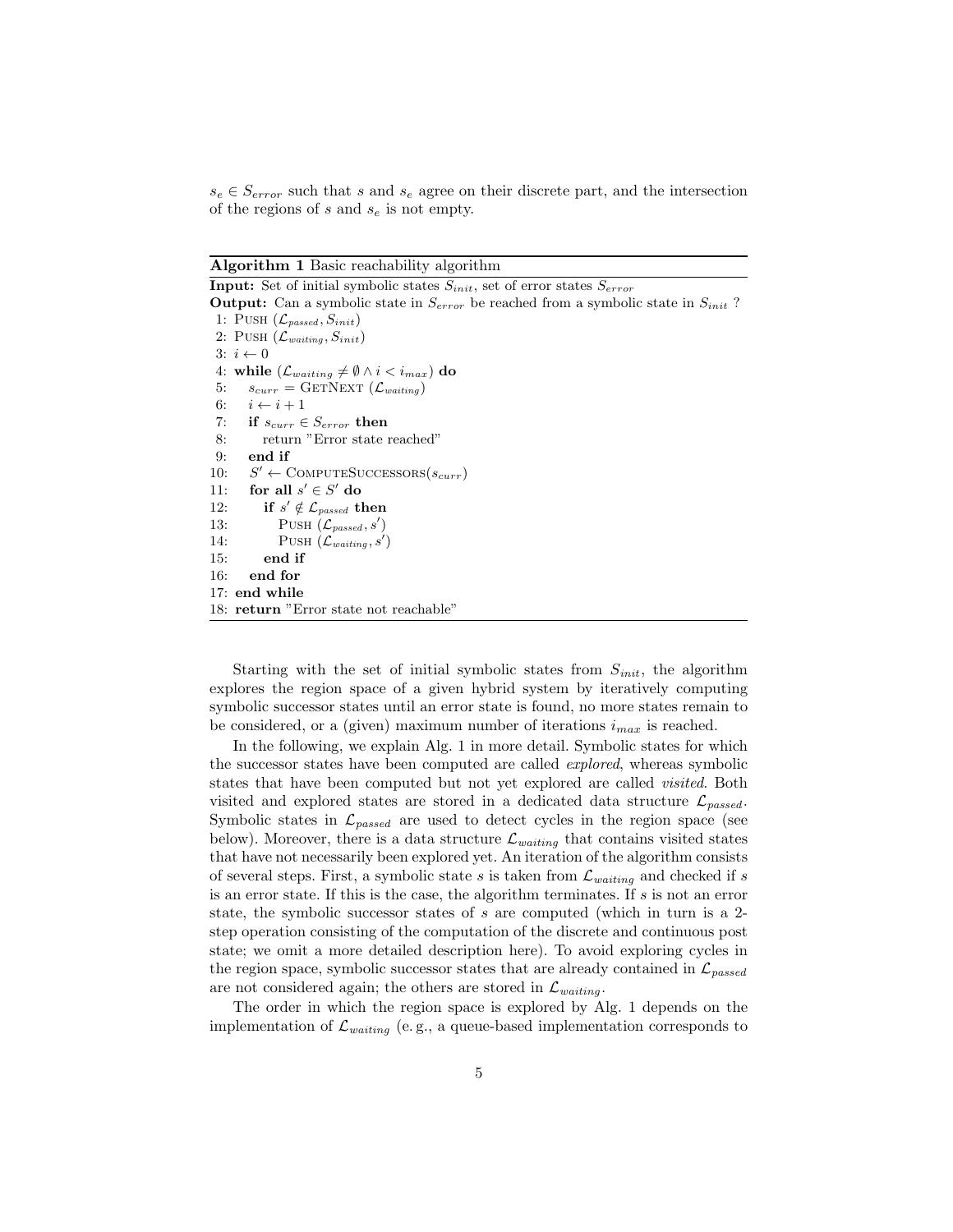breadth-first search). Specifically, guided search preferably explores states that appear to be more promising according to a cost measure. We will describe this approach in more detail in the next section.

#### 2.3 Guided Search

Guided search is an instantiation of the basic reachability algorithm that has been introduced in the previous section. As a first characteristic of guided search algorithms,  $\mathcal{L}_{waiting}$  is implemented as a priority queue. Therefore, the PUSH function additionally requires a priority (cost) value for the pushed state, and the GETNEXT function (line  $5$  in Alg. 1) returns a state with best priority according to the cost measure. In the following, we discuss a desirable property of cost measures in the context of guided search. As already outlined, we intend to design a cost measure that guides the search well in the region space. To achieve good guidance, the relative error of a cost measure  $h$  to the *cost* function as defined in the previous section is not necessarily correlated to the accuracy of h. In other words, h may accurately guide the search although the relative error of  $h$ 's cost estimations is high. This is because it suffices for  $h$  to always select the "right" state to be explored next.<sup>1</sup> Based on this observation, we give the definition of order-preserving.

**Definition 2 (Order-Preserving).** Let  $H$  be a hybrid system. A cost measure h is order-preserving if for all states s and s' with  $cost(s) < cost(s')$ , then also  $h(s) < h(s')$ .

Cost measures that are order-preserving lead to perfect search behavior with respect to the *cost* function. Therefore, it is desirable to have cost measures that satisfy this property. We will come back to this point in the next section.

# 3 The Box-Based Distance Measure

In this section, we present the main contribution of this work. In Sec. 3.1, we provide a conceptual description of an idealized distance measure based on the length of trajectories. This idealized distance measure is used as the basis for our box-based distance measure which is presented in Sec. 3.2.

#### 3.1 A Trajectory-Based Distance Measure

In this section, we formulate a distance measure *dist* that can be expressed in terms of the length of trajectories (see below for a justification of the name). For states s and s', the distance measure  $dist(s, s')$  is defined as the minimal length

<sup>&</sup>lt;sup>1</sup> As a simple example, consider two states s and s' with real costs 100 and 200, respectively. Furthermore, consider a cost measure that estimates the costs of these states as 1 and 2, respectively. We observe that the relative error is high, but the better state is determined nevertheless.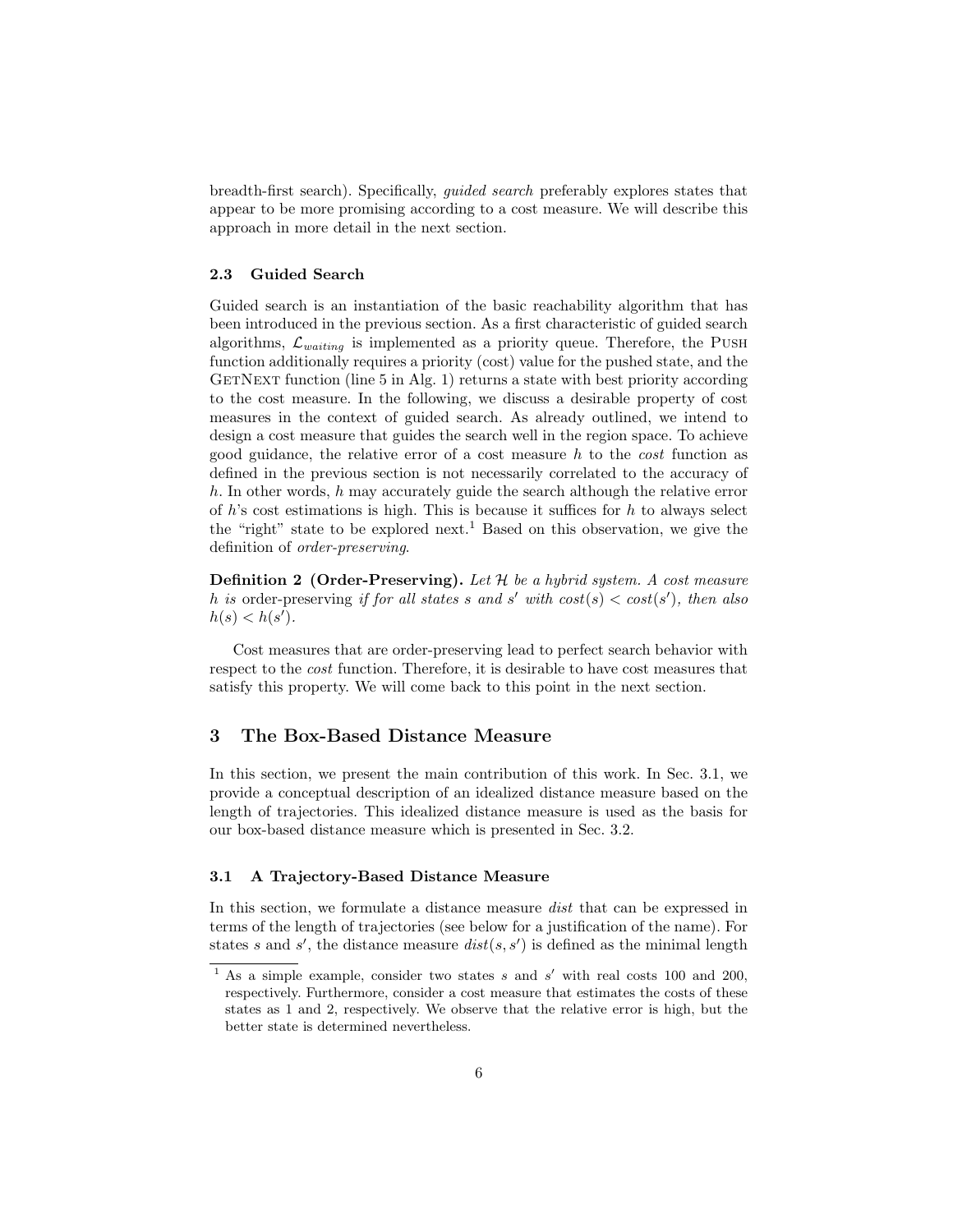of a trajectory  $\rho$  that is obtained from the continuous flow and discrete switches of trajectories that lead from  $s$  to  $s'$ . To define this more formally, we denote the set of trajectories that lead from s to s' with  $\mathcal{T}(s, s')$ . Moreover,  $dist_{eq}(\mathbf{x}, \mathbf{x}')$ denotes the Euclidean distance between points  $x$  and  $x'$ . Using this notation, we give the definition of our trajectory-based distance measure.

**Definition 3 (Trajectory-Based Distance Measure).** Let  $H$  be a hybrid system, let  $s$  and  $s'$  be states of  $H$ . We define the distance measure

$$
dist(s, s') := \min_{\rho \in \mathcal{T}(s, s')} \sum_{i=0}^{|\tau|-1} \left( \int_{\tau_i}^{\tau_{i+1}} \sqrt{\dot{x}_1^2(t) + \dots + \dot{x}_n^2(t)} \, dt + dist_{eq}(i, i+1) \right),
$$

where  $\rho = (L, \mathbf{X}), \mathbf{X}(t) = (x_1(t), \dots, x_n(t)),$  and  $dist_{eq}(i, i + 1)$  is a short-hand for  $dist_{eq}(\mathbf{X}_{end}(i), \mathbf{X}_{start}(i+1)).$ 

Informally speaking, the distance between states  $s$  and  $s'$  is defined as the length of a shortest trajectory  $\rho$  from s to s' induced by the differential equations and discrete updates of the visited locations  $L(\tau_i)$  in  $\rho$ . Obviously, the trajectory-based distance measure can be applied to error states in a straightforward way by setting  $s'$  to an error state. We call the trajectory-based error distance measure  $dist_E(s) := \min_{s_e} dist(s, s_e)$ , where  $s_e$  ranges over the set of given error states of  $H$ .

In the following, we show that for a certain class of hybrid systems  $H$ ,  $dist(s)$ is indeed correlated to the costs of s for all states s of  $H$ . In fact, this correlation can be established for hybrid systems such that

- 1. all differential equations in H are of the form  $\dot{x}_i(t) = \pm c_i$  for every continuous variable  $x_i \in Var$  and a constant  $c_i \in \mathbb{N}$ , and
- 2. all guards in  $H$  do not contain discrete updates.

We call hybrid systems that satisfy the above requirements *restricted systems*. Specifically, we observe that a necessary condition for hybrid system  $H$  to be a restricted system is that for every continuous variable  $x_i$  in  $H$ , there is a global constant  $c_i \in \mathbb{N}$  such that *all* differential equations in H that talk about  $x_i$  only differ in the sign. It is not difficult to see that for the class of restricted systems, the length of the obtained flow is linearly correlated with the time. Therefore, the error distance measure  $dist_E$  is order-preserving.

#### **Proposition 1.** For restricted systems  $H$ , dist<sub>E</sub> is order-preserving.

*Proof.* We show that from  $cost(s) < cost(s')$ , it follows that  $dist_E(s) < dist_E(s')$ . As H is a restricted system, the square root of  $\dot{x}_1^2(t) + \cdots + \dot{x}_n^2(t)$  is constant and  $dist_{eq}(i, i+1)$  is equal to zero. Therefore,  $dist_E(s) = \min_{s_e} \min_{\rho \in \mathcal{T}(s, s_e)} c \sum_{i} \delta_i$ which is equal to  $c \cdot cost(s)$ . This proves the claim.

Prop. 1 leads to an interesting and important observation. Roughly speaking, we have reduced the problem of computing (dwell time) costs in the state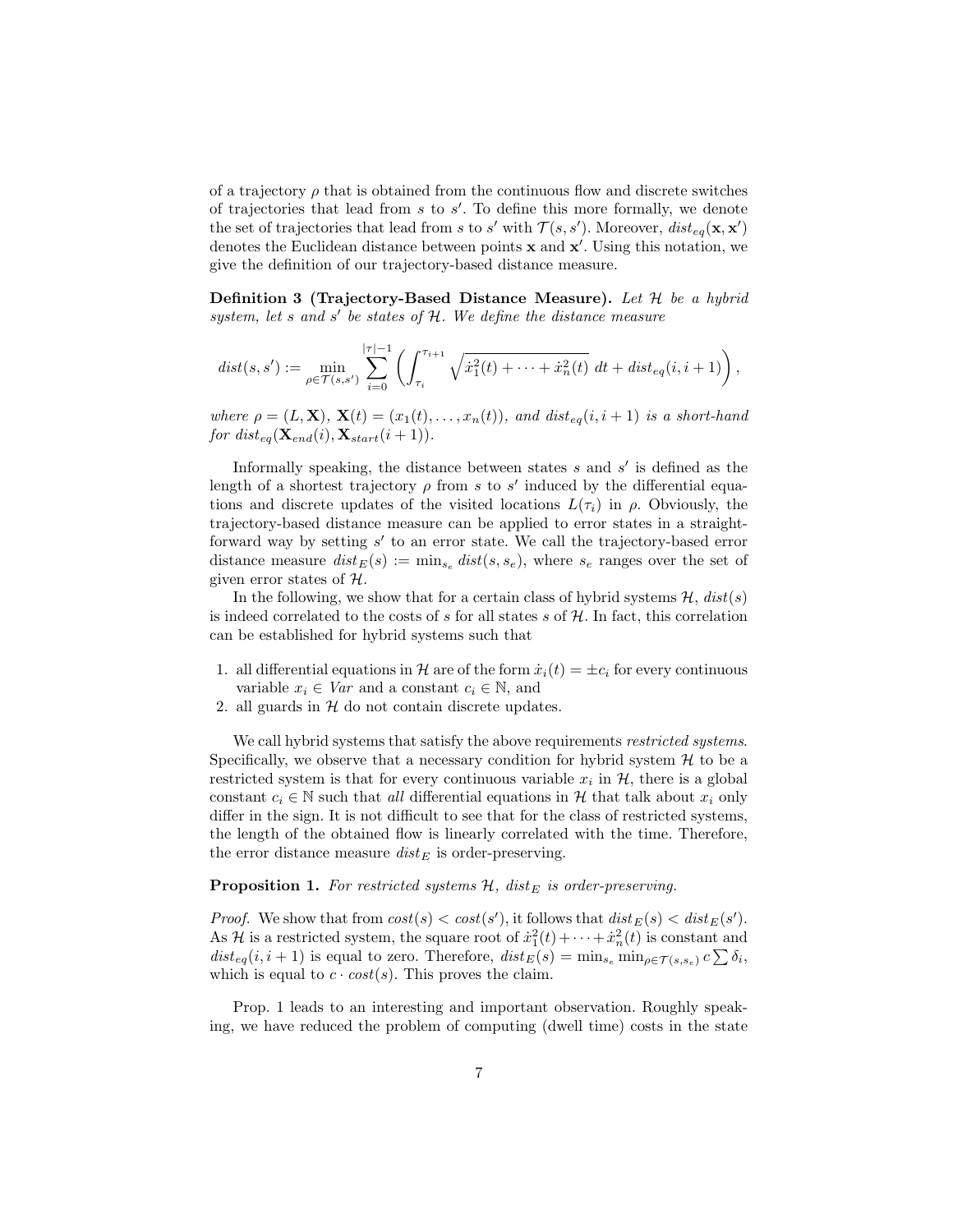space to the problem of computing "shortest" flows between regions. Therefore, Prop. 1 shows that under certain circumstances, we can choose between cost and dist without loosing precision. However, although still hard to compute, the representation of dist based on lengths of flows lends itself to an approximation based on estimated flow lengths. This approximation is presented in the next section.

#### 3.2 The Box-Based Approximation

In the following, we propose an effective approximation of the dist function that we have derived in the last section. While the *dist* measure has been defined for concrete states, our box-based approximation is defined for symbolic states. The approximation is based on the following two ingredients.

- 1. Instead of computing the exact length of trajectories between two points x and  $x'$  (as required in Def. 3), we use the Euclidean distance between  $x$  and  $\mathbf{x}'$  .
- 2. As we are working in the region space, we approximate a given region  $R$ with the smallest box  $\beta$  such that R is contained in  $\beta$ . This corresponds to the well-known principle of Cartesian abstraction.

In the following, we will discuss these ideas and make them precise. As stated, we define the estimated distance between points  $x$  and  $x'$  as the Euclidean distance between  $x$  and  $x'$ . Unfortunately, the Euclidean distance is not orderpreserving for restricted systems, but only for even more restricted systems that allow even less behavior. This is formalized in the following proposition. For a state  $s = (\ell, \mathbf{x})$ , we define  $dist_E^{eq}(s) := \min_{s_e} dist_{eq}(\mathbf{x}, \mathbf{x}_e)$ , where  $s_e = (\ell_e, \mathbf{x}_e)$ ranges over the error states, and  $dist_{eq}$  is the Euclidean distance function as introduced earlier.

**Proposition 2.** For restricted systems H with  $\dot{x}_i(t) = c_i$ , i.e., for restricted systems where all locations have the same continuous behavior,  $dist_E^{eq}$  is orderpreserving.

*Proof.* We show that from  $cost(s) < cost(s')$ , it follows that  $dist_E^{eq}(s) <$  $dist_E^{eq}(s')$ . By assumption, H is a restricted system where every location has the same continuous dynamics. Therefore, the Euclidean distance  $dist_{eq}(s, s_e)$ is equal to  $\int_0^{\tau_k} \sqrt{\dot{x}_1^2(t) + \cdots + \dot{x}_n^2(t)} dt$ , where  $\tau_k$  is equal to the accumulated dwell time of the trajectory from  $s$  to  $s_e$ . Furthermore, the square root of  $\dot{x}_1^2(t) + \cdots + \dot{x}_n^2(t)$  is some constant c. Thus  $dist_E^{eq}(s) = \min_{s_e} dist_{eq}(s, s_e)$  $\min_{s_e} c \cdot \tau_k = c \cdot \min_{s_e} \tau_k$  which in turn is equal to  $c \cdot cost(s)$ .

The above proposition reflects that the Euclidean distance is a coarse approximation of the trajectory-based distance measure because it is effectively only order-preserving for systems that allow behavior that corresponds to systems with only one location. Indeed, it is the coarsest approximation one can think of on the one hand. However, on the other hand, we have shown that there exist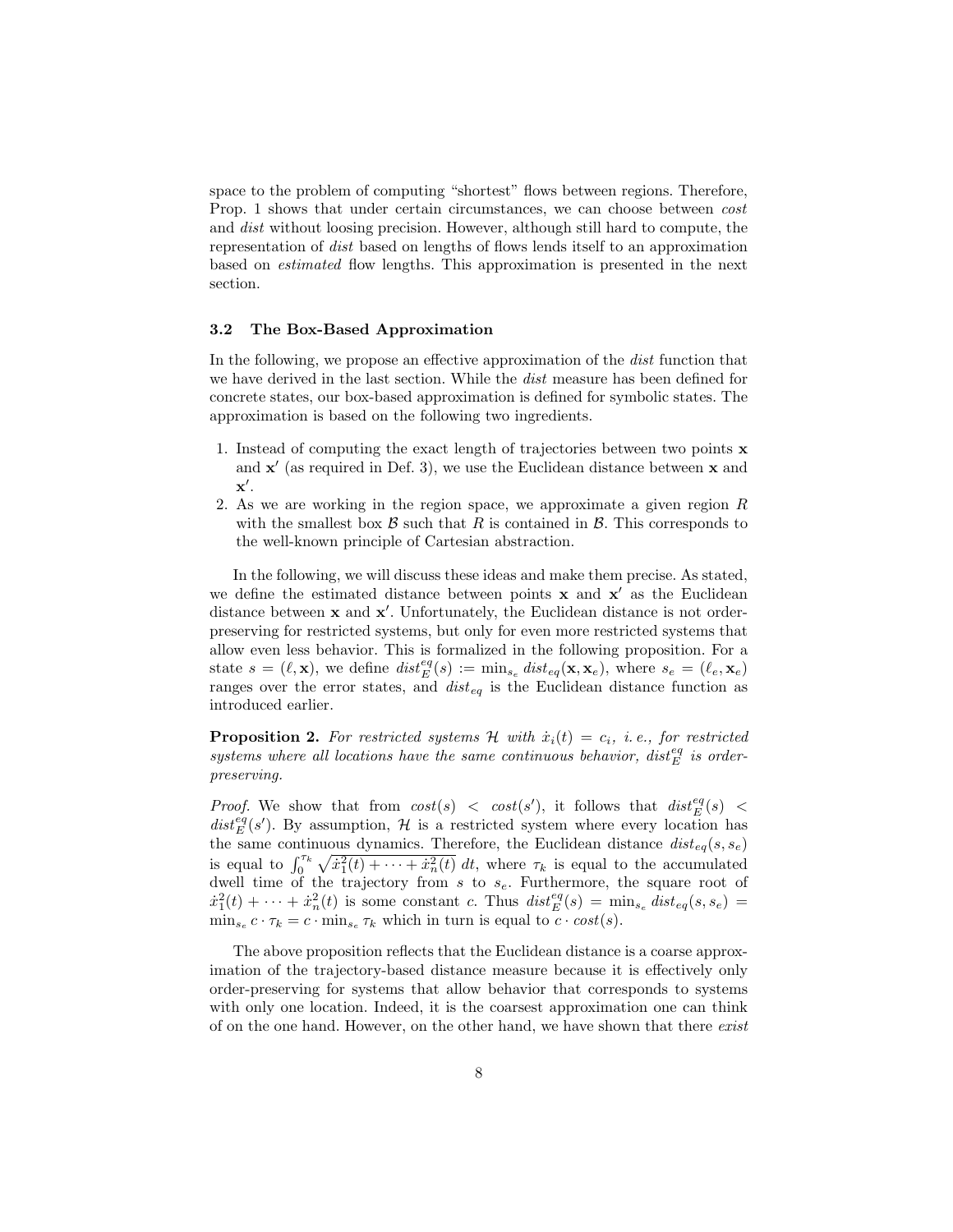systems for which it is order-preserving, which suggests (together with Prop. 1) that the Euclidean distance could be a good heuristic to estimate distances also for richer classes of hybrid systems. Moreover, it is efficiently computable which is particularly important for distance heuristics that are computed on-the-fly during the state space exploration. (Obviously, one can think of arbitrary more precise approximations based on piecewise linear functions; however, such approximations also become more expensive to compute. We will come back to this point in the conclusions.)

For our distance heuristic, we approximate a given symbolic state  $s = (\ell, R)$ with the smallest box  $\mathcal{B}(s)$  that contains R. Formally, this corresponds to the requirement

$$
R \subseteq \mathcal{B}(s) = [x_1, x_1'] \times \dots [x_n, x_n'] \subseteq \mathbb{R}^n \wedge \forall \mathcal{B}' \neq \mathcal{B}(s) : R \subseteq \mathcal{B}' \Rightarrow \mathcal{B}(s) \subseteq \mathcal{B}'.
$$

In order to be efficiently computable, it is essential that tight over-approximating boxes can be computed efficiently. This can be achieved using linear programming techniques. Our distance heuristic  $h^{eq}$  is defined as the Euclidean distance between the center of two boxes. Formally, for a symbolic state  $s = (\ell, R)$ , we define

 $h^{eq}(s) := min_{s_e} dist_{eq}(\text{CENTER}(\mathcal{B}(R)), \text{CENTER}(\mathcal{B}(R_e))),$ 

where  $s_e = (\ell_e, R_e)$  ranges over the set of error states of H,  $dist_{eq}$  is the Euclidean distance metric, and  $\text{CENTER}(B)$  denotes the central point of box B. Obviously, central points of boxes can be computed efficiently as the arithmetic average of its lower and upper bounds for every dimension.

Overall, our distance heuristic  $h^{eq}$  determines distance estimations for symbolic states  $s = (\ell, R)$  by first over-approximating R with the smallest box B that contains  $R$ , and then computing the minimal Euclidean distance between  $B$ 's center and the center of an error state. This procedure is summed up by Alg. 2.

# Algorithm 2 COMPUTE DISTANCE HEURISTIC  $h^{eq}$

**Input:** State  $s = (\ell, R)$ **Output:** Estimated distance to a closest error state in  $S_{error}$ 1:  $d_{min} \leftarrow \infty$ 2:  $\mathcal{B} \leftarrow \mathcal{B}(R)$ 3: for all  $s' = (\ell', R') \in S_{error}$  do  $4:$  $\prime \leftarrow \mathcal{B}(R')$ 5:  $d_{curr} \leftarrow dist_{eq}(\text{CENTER}(\mathcal{B}), \text{CENTER}(\mathcal{B}'))$ 6: if  $d_{curr} < d_{min}$  then 7:  $d_{min} \leftarrow d_{curr}$ 8: end if 9: end for 10: return  $d_{min}$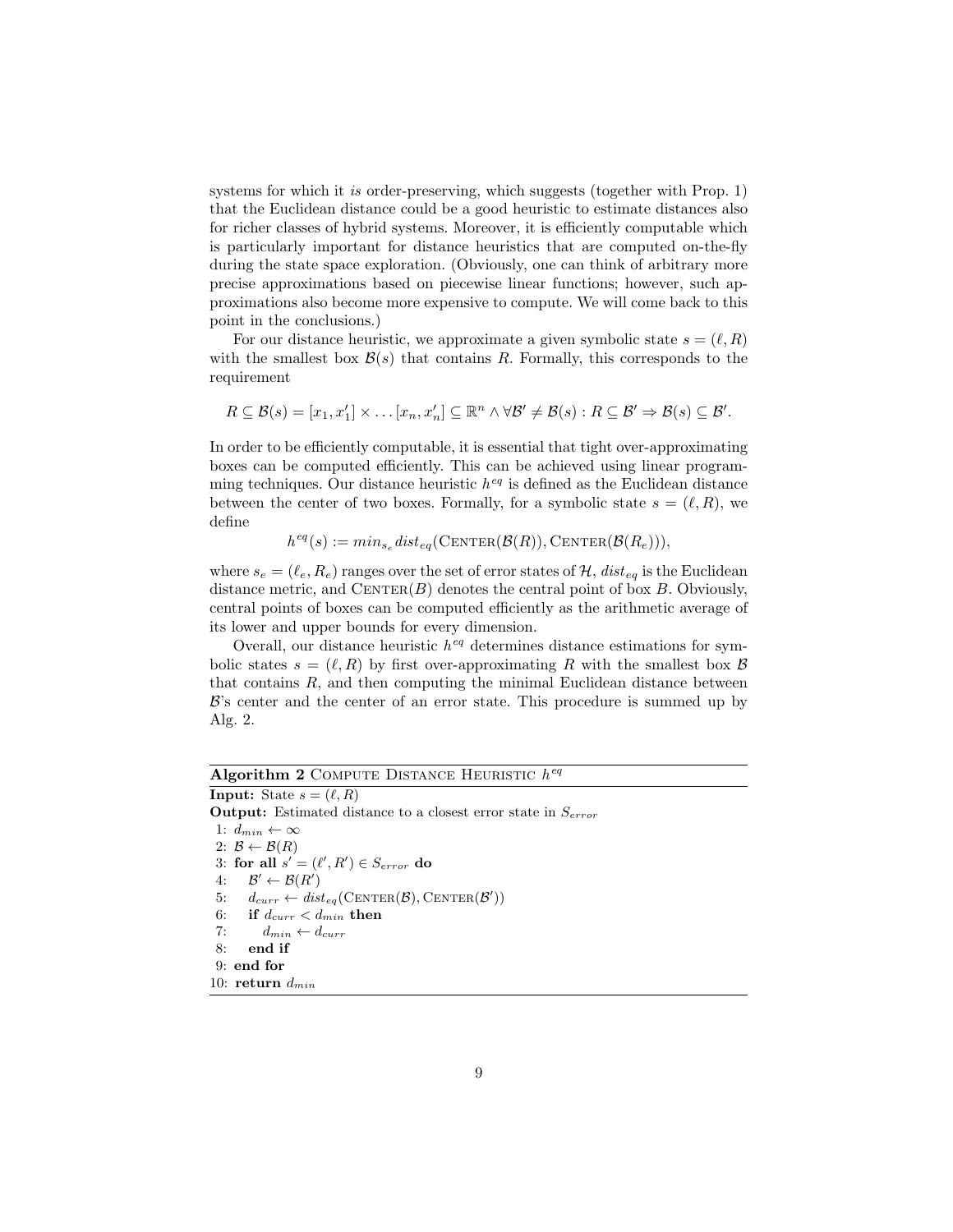### 4 Experiments

We have implemented our box-based distance heuristic  $h^{eq}$  in SpaceEx and compare the resulting guided search algorithm to the standard depth-first search (DFS) algorithm of SpaceEx. The experiments have been performed on a machine with an Intel Core i3 2.40GHz processor and with 4 GB of memory. For both search settings (i. e., for guided search as well as for uninformed DFS), SpaceEx has been run with the same parameters (see Sec. 4.2).

In the following, we first introduce our benchmark problems in Sec. 4.1. Afterwards, the experimental results are presented and discussed in Sec. 4.2.

#### 4.1 Case Studies

For the evaluation of our approach, we used several problem instances of the two case studies Navigation benchmark and System of Tanks.

Navigation benchmark As a first case study, we apply the navigation benchmark that has been proposed in the literature [14]. In the scope of this benchmark, we consider an object moving in the plane. The plane is divided into the grid of squares where some initial state is given (i. e., region, velocity in direction  $x$  and velocity in direction  $y$ ). Furthermore, for each square, some differential equations are defined which govern the system in the considered square. Finally, some square A which should be reached and some square B which is to be avoided are defined. We will look for a path from the initial state to square A. We consider different problem instances of this benchmark with different sizes of the grid.

System of tanks As a second benchmark which is similar to the one presented by Frehse and Maler [17], we consider a network of tanks which are connected by channels. Tanks have a fixed capacity, channels are characterized by their throughputs. We have several kinds of tanks with different functionality, namely production, buffer, delivery buffer, and reactor. The functionality of these tanks is as follows. Liquid can be delivered from the production to one of the buffers  $B_1$ ,  $B_2$  or  $B_3$ . In particular, liquid can be stored in those buffers for some time. Furthermore, liquid is forwarded to reactors  $R_1$ ,  $R_2$  and  $R_3$ . Liquid can be transferred only from  $B_i$  to  $R_i$ . Finally, liquid is transferred from the reactors to the delivery buffer  $B<sub>D</sub>$  from which it is directly delivered to the customer.

For a given control strategy, it must be ensured that the delivery buffer  $B_D$ never gets empty according to this strategy (i. e., requirements of the customer are satisfied). For a fixed  $i \in \{1,2,3\}$ , we have equal throughput  $v_i$  from production to  $B_i$ , from  $B_i$  to  $R_i$ , and from  $R_i$  to  $B_D$ . Finally, the transmission rate from  $B_D$  to the customer is defined by  $v_{out}$ .

We will investigate the behavior of the following controller. The controller has the following phases which are characterized by constant  $m$  defining the length of the time period when liquid is transferred between tanks: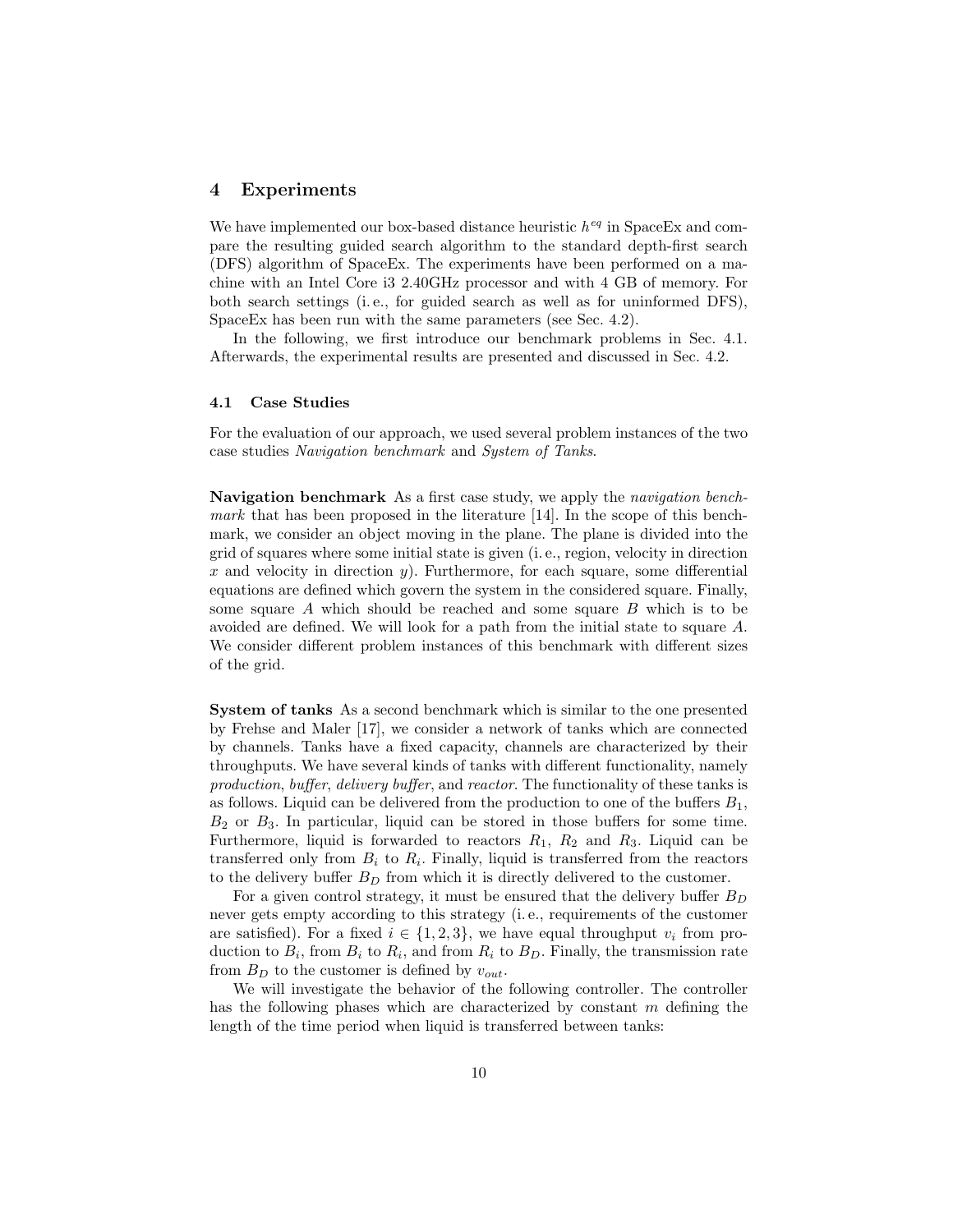- 1. time = 0: open(Production,  $B_i$ ) transfer of liquid from Production to  $B_i$ starts
- 2.  $time \in [0, m]$ :  $Production \rightarrow B_i$  buffer  $B_i$  is filled
- 3.  $time = m: close(Production, B<sub>i</sub>)$  stop filling  $B<sub>i</sub>$
- 4.  $time = m: open(B_i, R_i)$  start transfer to  $R_i$
- 5. time  $\in [m, 2m]$ :  $B_i \to R_i$  liquid is transferred from the buffer  $B_i$  to the reactor  $R_i$
- 6.  $time = 2m$ :  $close(B_i, R_i)$  stop transferring to  $R_i$
- 7.  $time = 2m$ :  $open(R_i, B_D)$  start transfer to  $B_D$
- 8. 2m sec 3m sec:  $R_i \rightarrow B_D$  liquid is transferred from the reactor  $R_i$  to the delivery buffer  $B_D$ , i.e. delivery buffer is refilled.
- 9.  $time = 3m$ :  $close(R_i, B_D)$  stop refilling  $B_D$ . After this phase the controller goes back to the phase 1.

The controller can non-deterministically choose which buffer (and reactor) to use in each iteration. Thus the number of trajectories grows exponentially with time. We assume the consumption to be constant. Thus it is essential to transfer to the delivery buffer enough liquid so it does not get empty within phases in which the level of liquid in the delivery buffer sinks.

Our goal is to check whether the presented controlled may fail, i. e., may lead to the drainage of the production buffer, and to discover the possible failure as soon as possible. For our test, we set  $v_1, v_2, v_3$  such that  $v_3 > v_1 > v_2$ , and  $v_{out}$ such that the delivery buffer will get empty no matter which buffer is chosen by the controller. However, choosing  $B_2$  with the smallest throughput (and thus refillment) rate  $v_2$  will obviously lead to the faster drainage of the delivery buffer and therefore to the faster discovery of the controller failure. Contrarily, the unfortunate choice of  $v_3$  will lead to the delay in the controller failure discovery.

#### 4.2 Experimental Results

The experimental results for the largest problem instances in the navigation benchmark  $(NAV25, \ldots, NAV30)$  are provided in Table 1. The results have been obtained using the LGG support function scenario of SpaceEx. Template polyhedra are represented using 32 uniform directions. Furthermore, the maximal number of iterations is set to 200, and the continuous sampling time is set to 0.1 seconds. Finally, the local time horizon for the continuous post operation is set to 40. We compare the number of iterations, the search time, as well as the overall accumulated dwell time during the exploration of the state space of SpaceEx. The accumulated dwell time serves as an additional measure to compare the "quality" of the search guidance because, as argued in the previous sections, this time is correlated with overall search effort, and our distance heuristic tries to minimize it.

First, we observe that in all these problem instances, the guided search algorithm with our box-based distance heuristic could significantly improve the overall performance of the model checking process. Specifically, we observe that the overall accumulated dwell time is reduced when guiding the search, which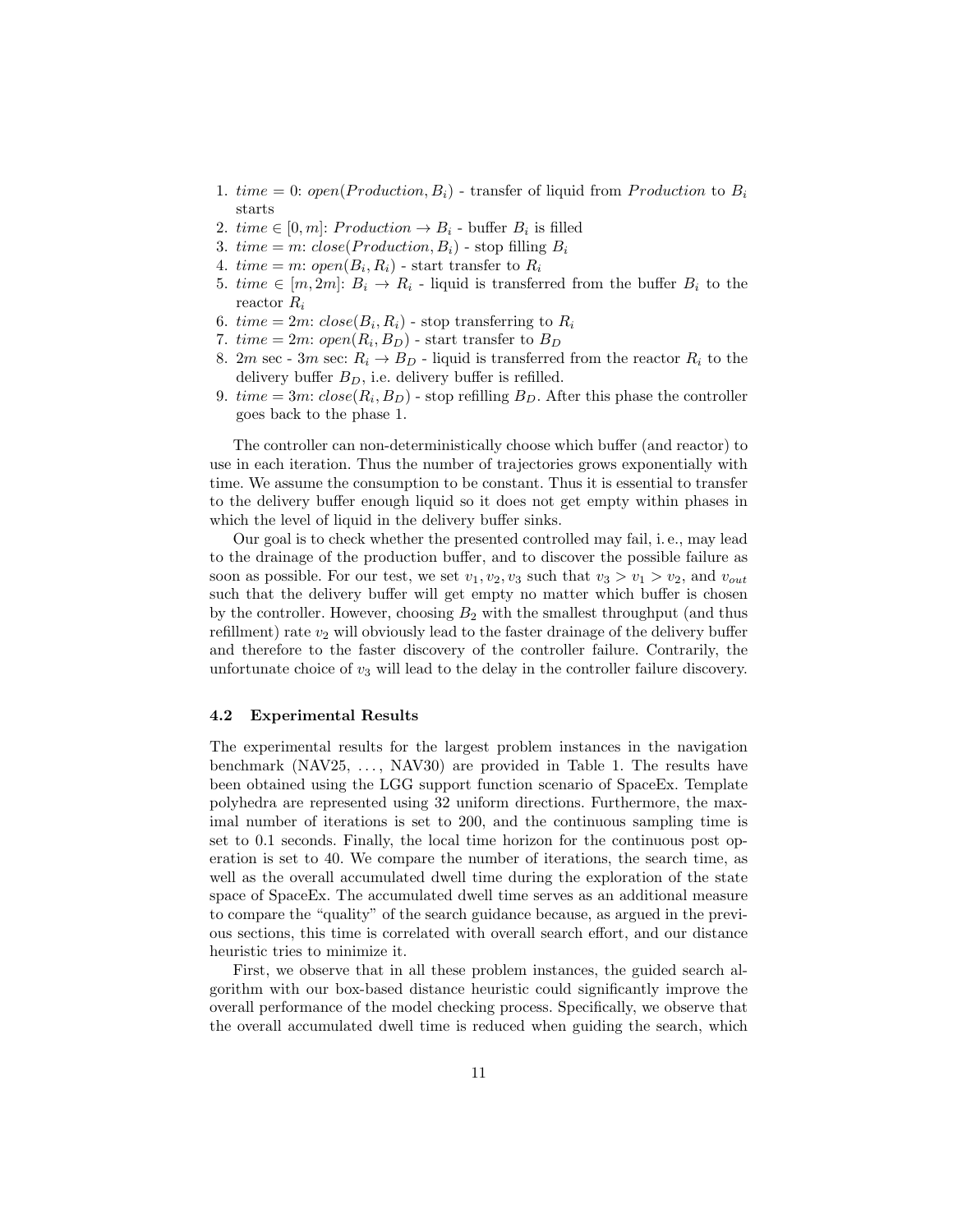Table 1. Experimental results of SpaceEx for the navigation benchmark with uninformed depth-first search and guided search. Abbreviations: DFS: depth-first search, DTime: overall accumulated dwell time for all explored states, time in s: overall search time of SpaceEx in seconds

| Benchmark instance | <b>DFS</b> |       |         | Guided search                                                     |       |        |
|--------------------|------------|-------|---------|-------------------------------------------------------------------|-------|--------|
|                    |            |       |         | $ \#$ iterations DTime time in s $ \#$ iterations DTime time in s |       |        |
| NAV <sub>25</sub>  | <b>200</b> | 245.7 | 160.157 | 43                                                                | 111.1 | 44.891 |
| NAV <sub>26</sub>  | <b>200</b> | 391.5 | 327.66  | 44                                                                | 110.2 | 57.95  |
| <b>NAV27</b>       | <b>200</b> | 539.6 | 366.621 | 49                                                                | 121.4 | 59.212 |
| NAV <sub>28</sub>  | 47         | 96.3  | 63.176  | 34                                                                | 99.8  | 50.528 |
| NAV <sub>29</sub>  | 162        | 410.5 | 217.521 | 42                                                                | 133.1 | 66.479 |
| NAV <sub>30</sub>  | 174        | 308.6 | 176.457 | 40                                                                | 129.4 | 69.779 |

apparently results in a lower search effort. Furthermore, the number of iterations of SpaceEx reduces. As a side remark, for NAV25, NAV26 and NAV27, the standard depth-first search did not find a solution after the maximal number of 200 iterations.

Let us consider the results for the largest navigation benchmark problem, NAV30, in more detail. Fig. 1 and Fig. 2 graphically compare the way of the object in NAV30 while moving over the  $25 \times 25$  grid and searching for the target state. The initial region of the object is on the left above, the goal region is on the right below. We observe that, using depth-first-search as shown in Fig. 1, the object reaches the target state on a trace with a considerable (circle-shaped) detour on the one hand. On the other hand, using guided search with the  $h^{eq}$ distance heuristic as shown in Fig. 2, the way of the object apparently becomes more straight. As a consequence, with uninformed depth-first search, SpaceEx needs 174 iterations and over 176 seconds to reach the target state. In contrast, with guided search, Space Ex finds the target state within only 40 iterations, resulting in a remarkable speed-up considering the overall search time.

Considering the experimental results for the benchmark problems based on the system of tanks, we first report that our  $h^{eq}$  distance heuristic does not provide further guidance information for the state space exploration in the classical search setting. More precisely, for a symbolic state s of that system, all successor states of s are equally evaluated by  $h^{eq}$ . This shows that, unsurprisingly,  $h^{eq}$  does not fire appropriately in all problem domains. However,  $h^{eq}$  can still give benefits compared to uninformed depth-first search in the context of lookaheads in the state space. For a given state s, a look-ahead works by not only considering heuristic values of the direct successor states of s, but also by considering heuristic values of successor states in a fixed depth greater than one. In Table 2, we report experimental results within this search setting. We have used the PHAVer scenario of SpaceEx. In addition, the maximal number of iterations is set to 250000, and the continuous sampling time is set to 1 second. Finally, the local time horizon for the continuous post operation is set to 200. The problems TANK01, ..., TANK04 are benchmark instances of increasing complexity that differ in the initial level of liquid in the delivery buffer.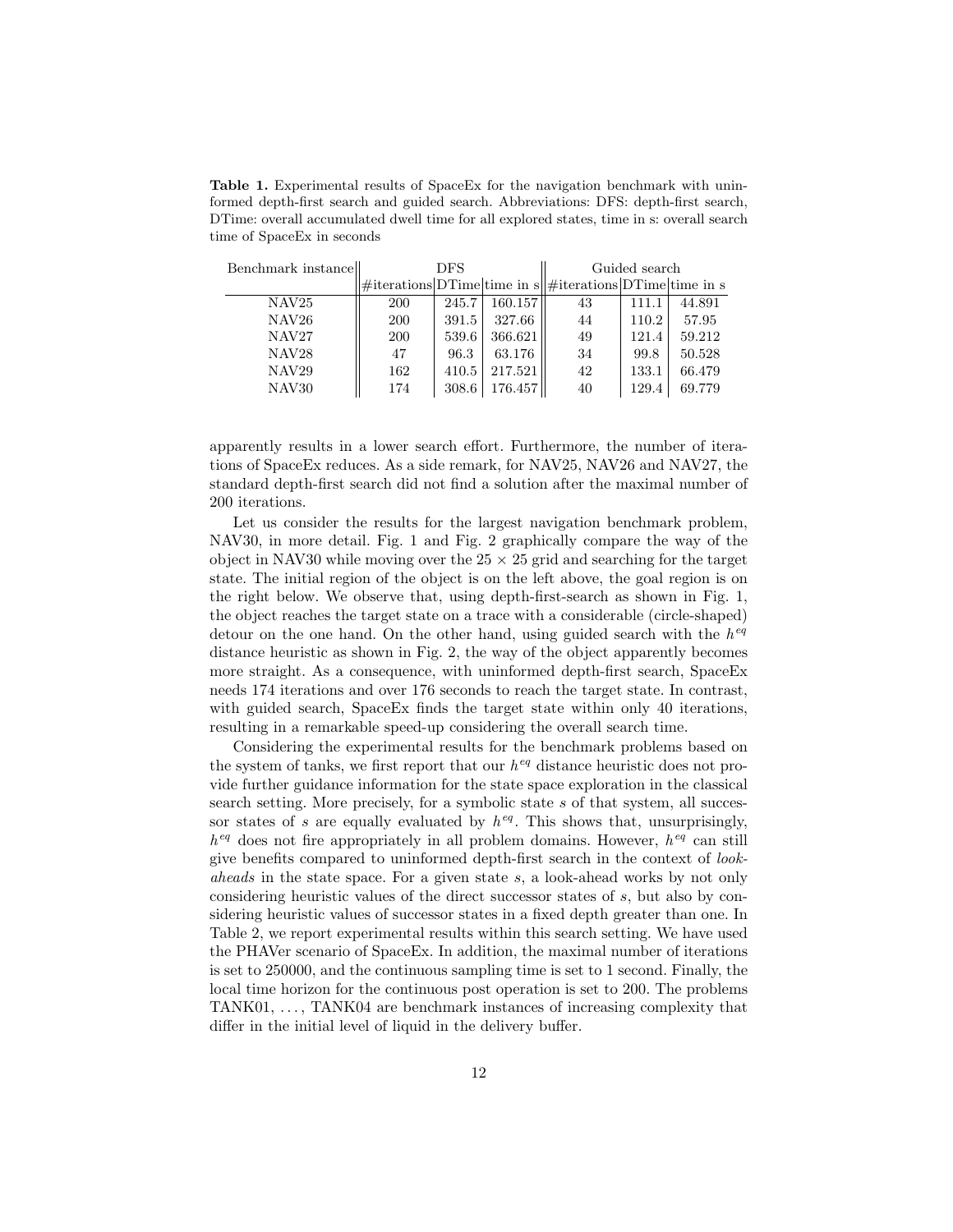

Table 2. Experimental results of SpaceEx for the tank benchmark with uninformed depth-first search and guided search with look-ahead. Abbreviations: DFS: depth-first search, DTime: overall accumulated dwell time for all explored states, time in s: overall search time of SpaceEx in seconds

| Benchmark instance | <b>DFS</b>                                                        |        |        | Guided search |       |        |
|--------------------|-------------------------------------------------------------------|--------|--------|---------------|-------|--------|
|                    | $ \#$ iterations DTime time in s $  #$ iterations DTime time in s |        |        |               |       |        |
| TANK01             | 1396                                                              | 34900  | 7.356  | 207           | 3850  | 3.962  |
| TANK02             | 3712                                                              | 92800  | 42.179 | 526           | 9850  | 8.952  |
| TANK03             | 6034                                                              | 150850 | 105.22 | 846           | 15850 | 14.876 |
| TANK04             | 8349                                                              | 208750 | 196.69 | 1166          | 21850 | 21.311 |

Considering these results, we again observe that guided search can significantly outperform uninformed depth-first search of SpaceEx. In particular, the number of iterations and the overall search time could be considerably reduced.

We conclude the section with a short discussion for which kind of systems our approach is suited best. First, we observe that our heuristic is especially accurate when the system dynamics depends only on the continuous state. In particular, this is the case for the navigation benchmark. In general, systems of that kind occur in practice when complex dynamics is approximated with a simpler one through state space partitioning: For example, the phase portrait approximations [23], the approximation techniques employed by PHAVer [15] and hybridization techniques [3] fall into this category. Additionally considering look-aheads (i. e., considering not only heuristic values of direct successor states, but also of states in a fixed depth greater than one) is useful when crucial changes of a system state may arise after performing several steps (as it is the case in the system of tanks).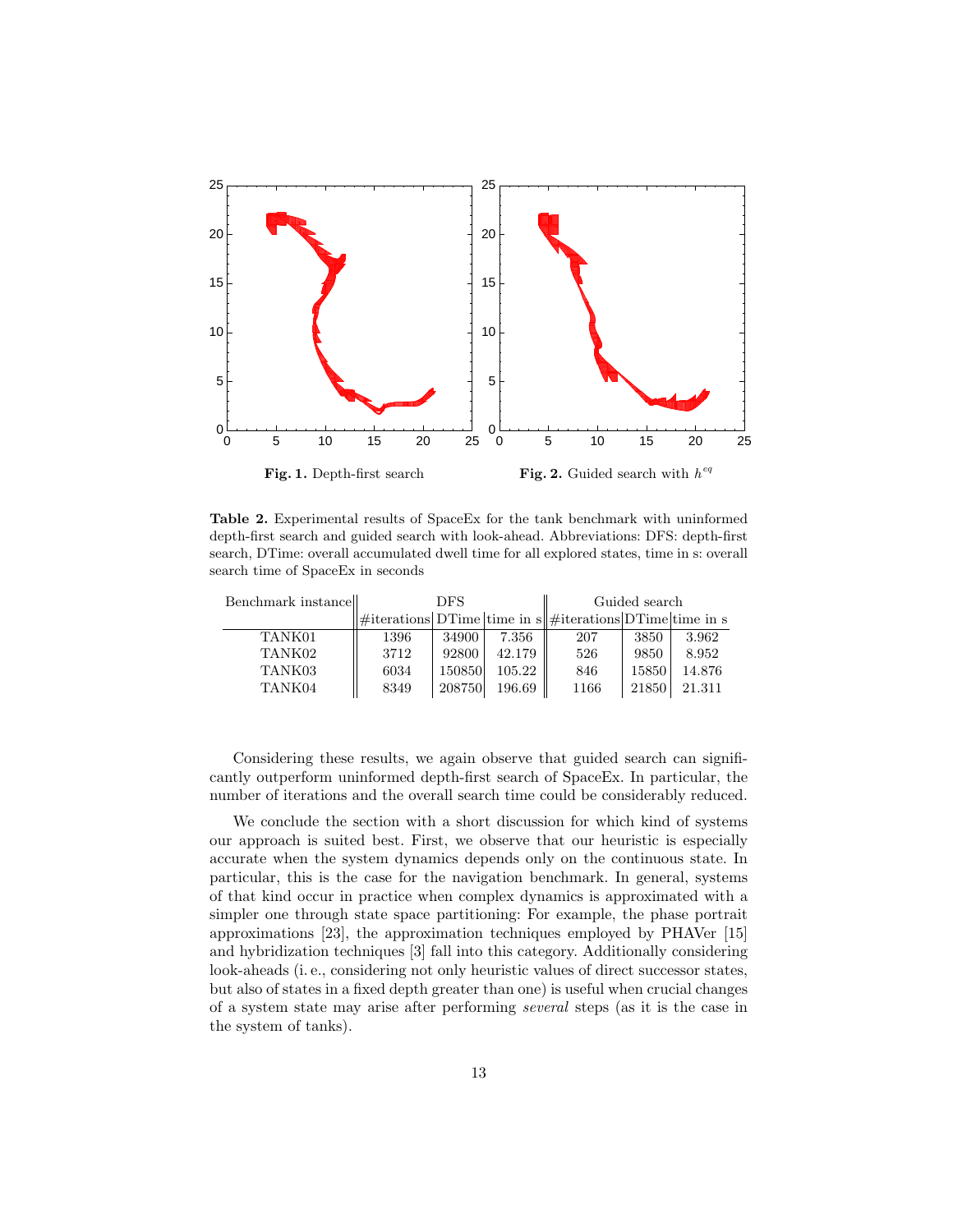### 5 Conclusions

In this paper we have introduced a best-first symbolic-reachability analysis algorithm (GBFS) for a particular class of hybrid systems, the ones that have a linear behavior (in the control-theoretic sense) in each mode. The algorithm has been added as an additional reachability-analysis engine to SpaceEx, the state-of-the-art reachability-analysis tool for this class of systems [16].

GBFS takes advantage of the symbolic-computation routines of SpaceEx, and in particular of its efficient computation of the smallest box enclosing a symbolic region. As a consequence, the algorithm has a similar time-complexity for reachability analysis as the depth-first search algorithm (DFS) of this tool.

GBFS is tuned for efficient falsification, where it considerably outperforms DFS on our benchmarks. The improved efficiency is achieved by choosing the successor region which has the smallest Euclidean distance between the center of its enclosing box and the center of the box enclosing the bad-region. We have shown that for a particular class of hybrid systems, this metric is an appropriate approximation of an idealized trajectory metric. Our experimental evaluation additionally shows that this metric can serve as an informed cost heuristic even for richer classes of hybrid systems.

For the future, it will be interesting to further refine our box-based distance metric. In this paper, we have chosen the most canonical way as an approximation; however, we also have already outlined that arbitrary more precise approximations based on piecewise linear functions are possible. In this context, an important topic for future research will be the question how much precision can be gained while still being efficiently computable.

#### Acknowledgments

This work was partly supported by the German Research Foundation (DFG) as part of the Transregional Collaborative Research Center "Automatic Verification and Analysis of Complex Systems" (SFB/TR 14 AVACS, http://www.avacs.org/).

# References

- 1. R. Alur, C. Belta, F. Ivancic, V. Kumar, M. Mintz, G. Pappas, H. Rubin, and J. Schug. Hybrid modeling and simulation of biomolecular networks. In Hybrid Systems: Computation and Control, pages 19–32, 2001.
- 2. R. Alur, C. Courcoubetis, N. Halbwachs, T.A. Henzinger, P.H. Ho, X. Nicolin, A. Olivero, J. Sifakis, and S. Yovine. The algorithmic analysis of hybrid systems. Theoretical Computer Science, 138:3–34, 1995.
- 3. E. Asarin, T. Dang, and A. Girard. Hybridization methods for the analysis of nonlinear systems. Acta Informatica, 43(7):451–476, 2007.
- 4. A. Balluchi, L. Benvenuti, M. D. Di Benedetto, C. Pinello, and A. L. Sangiovanni-Vincentelli. Automotive engine control and hybrid systems: challenges and opportunities. Proceedings of the IEEE, 88(7):888-912, July 2000.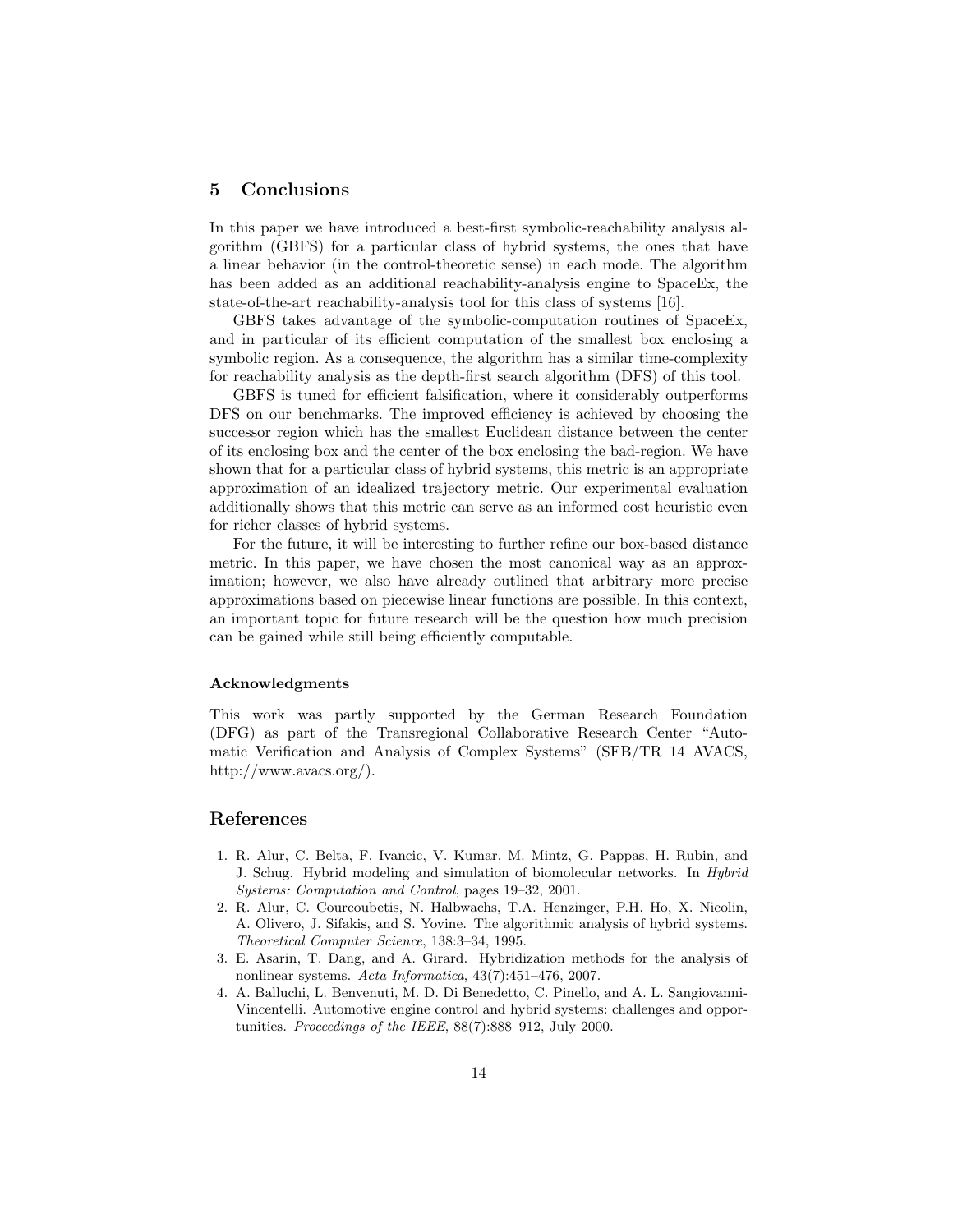- 5. P. Barbano, M. Spivak, J. Feng, M. Antoniotti, and B. Misra. A coherent framework for multi-resolution analysis of biological networks with memory: Ras pathway, cell cycle and immune system. In National Academy of Science, pages 6245– 6250, 2005.
- 6. G. Batt, C. Belta, and R. Weiss. Model checking genetic regulatory networks with parameter uncertainty. In Hybrid Systems: Computation and Control, pages 61–75, 2007.
- 7. C. Belta, P. Finin, L. Habets, A. Halasz, M. Imielinski, V. Kumar, and H. Rubin. Understanding the bacterial stringent response using reachability analysis of hybrid systems. In Hybrid Systems: Computation and Control, pages 111–126, 2004.
- 8. A. Bhatia and E. Frazzoli. Incremental search methods for reachability analysis of continuous and hybrid systems. In Hybrid Systems: Computation and Control, pages 451–471, 2004.
- 9. M.S. Branicky and M.M. Curtiss. Nonlinear and hybrid control via RRTs. In Symp. on Mathematical Theory of Networks and Systems, 2002.
- 10. C. Chutinan and B.H. Krogh. Computational techniques for hybrid system verification. IEEE Transactions on Automatic Control, 48(1):64–75, 2003.
- 11. A. Donzé and O. Maler. Systematic simulation using sensitivity analysis. Hybrid Systems: Computation and Control, pages 174–189, 2007.
- 12. K. Dräger, B. Finkbeiner, and A. Podelski. Directed model checking with distancepreserving abstractions. International Journal on Software Tools for Technology Transfer, 11(1):27–37, 2009.
- 13. S. Edelkamp, S. Leue, and A. Lluch-Lafuente. Directed explicit-state model checking in the validation of communication protocols. International Journal on Software Tools for Technology Transfer, 5(2):247–267, 2004.
- 14. A. Fehnker and F. Ivančić. Benchmarks for hybrid systems verification. In Hybrid Systems: Computation and Control, pages 381–397, 2004.
- 15. G. Frehse. Phaver: Algorithmic verification of hybrid systems past hytech. In Hybrid Systems: Computation and Control, pages 258–273. Springer, 2005.
- 16. G. Frehse, C. Le Guernic, A. Donzé, S. Cotton, R. Ray, O. Lebeltel, R. Ripado, A. Girard, T. Dang, and O. Maler. SpaceEx: Scalable verification of hybrid systems. In Computer Aided Verification, pages 379–395, 2011.
- 17. G. Frehse and O. Maler. Reachability analysis of a switched buffer network. In Hybrid Systems: Computation and Control, pages 698–701, 2007.
- 18. R. Ghosh and C.J. Tomlin. Symbolic reachable set computation of piecewise affine hybrid automata and its application to biological modeling: Delta-notch protein signaling. IEEE Transactions on Systems Biology, 1(1):170–183, 2004.
- 19. A. Girard and G. Pappas. Verification using simulation. In Hybrid Systems: Computation and Control, pages 272–286, 2006.
- 20. R. Grosu, G. Batt, F. Fenton, J. Glimm, C. Le Guernic, S.A. Smolka, and E. Bartocci. From cardiac cells to genetic regulatory networks. In Computer Aided Verification, pages 396–411, 2011.
- 21. R. Grosu, S.A. Smolka, F. Corradini, A. Wasilewska, E. Entcheva, and E. Bartocci. Learning and detecting emergent behavior in networks of cardiac myocytes. Communications of the ACM (CACM), 52(3):1–10, March 2009.
- 22. T. Henzinger, P. Kopke, A. Puri, and P. Varaiya. What's decidable about hybrid automata? In ACM Symposium on Theory of Computing, pages 373–382, 1995.
- 23. T. Henzinger and H. Wong-Toi. Linear phase-portrait approximations for nonlinear hybrid systems. Hybrid Systems III, pages 377–388, 1996.